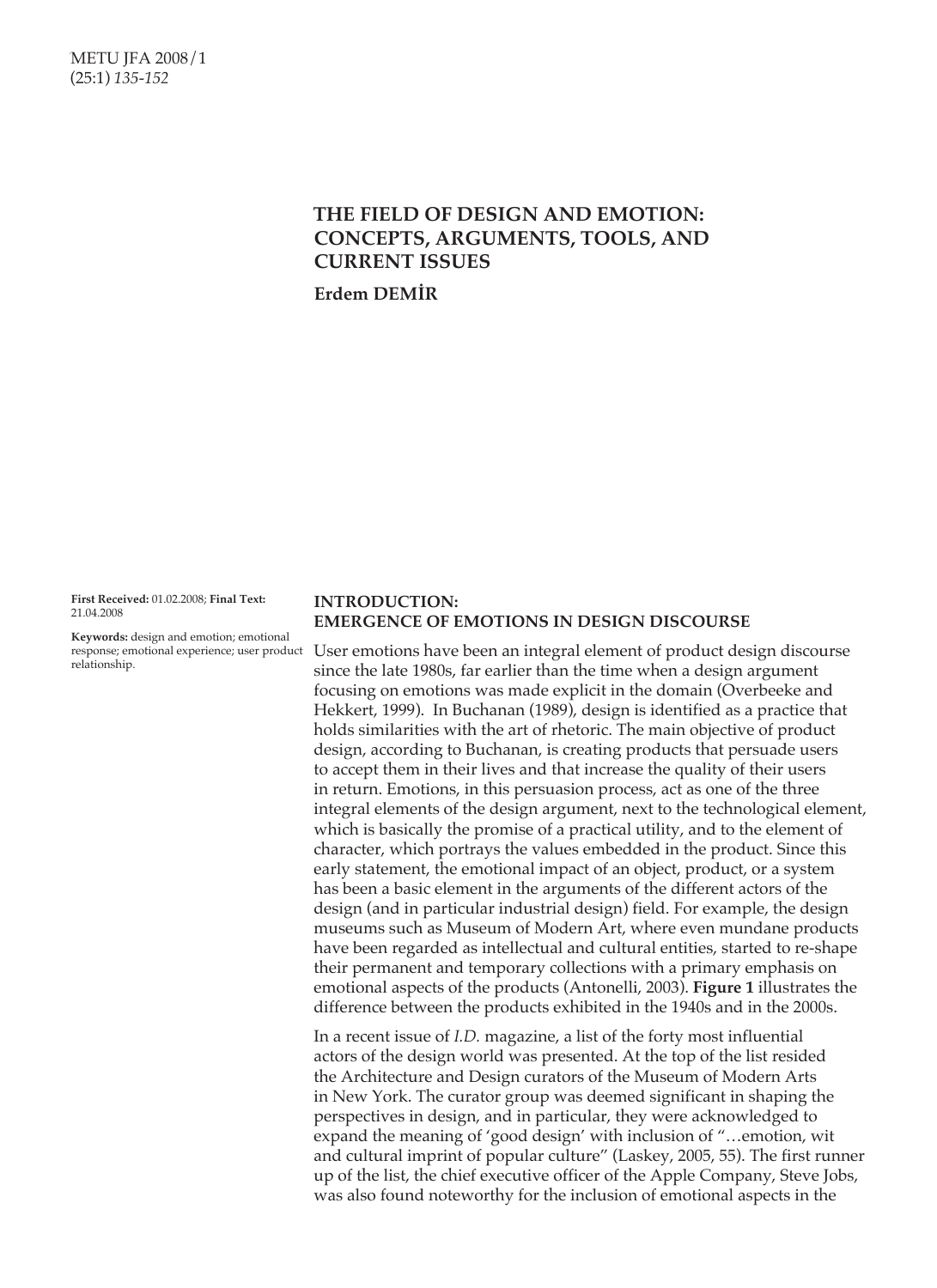

**Figure 1.** The products exhibited in MoMA during the 1940s and the 2000s (Antonelli, 2003).



**Figure 2.** 'Te ò' by Alessi.

designs of his firm. Jobs was considered to be significant for his ability to create electronic consumer products that "…capture people's hearts and change their lives" (Scanlon, 2005, 56).

The outlook of several firms presented a more explicit emotional intent. The design activities of one of the world's famous product design companies, Frog design, took the motto 'form follows emotion' as a basis of their designs. The founder of the company, Hartmut Esslinger, stated "… even if a design is elegant and functional, it will not have a place in our lives unless it can appeal at a deeper level, to our emotions" (Esslinger in Sweet, 1999, 9). In case of Alessi, an Italian product design firm, the aim of evoking positive emotional experiences was clearer. The firm's main goal was to design to evoke happiness, laughter, humor and enjoyment (Gabra-Liddell, 1994). A tea strainer, 'Te ò' (**Figure 2**), which represents a 'cheerful' character with a humorous storyline of interaction, typifies the general outlook of the firm to the design and illustrates their way of designing for emotional experiences.

In a line parallel to product design practice, other research disciplines that are in close interplay with design also put emotions into their professional agenda. In the ergonomics domain, the influence of emotions in effective and efficient operations has been investigated (Helander and Tham, 2003). Marketing and consumer behavior researchers have focused on consumer emotions and its effect on purchase decisions, post-consumption evaluation and brand loyalty (Schmitt, 1999; Creusen, 1998; Oliver, 1993; see Richins, 1997 for an introduction to consumption emotions). In computer science, under the domain of affective computing, the emotions of human interactions with computational agents were taken as the starting point of the design of the agents (see Picard, 1997 for a basic reference in affective computing).

The emergence of the emotional aspects of design as an explicit research area took place in 1999, with the first Design and Emotion conference (Overbeeke and Hekkert, 1999). Since then, several books discussing emotional design, putting the emphasis on creating products that offer pleasant experiences, have been published (e.g. McDonagh et al*.*, 2004; Norman, 2004), several experiential concepts have been discussed (for a brief overview of the concepts see Demir et al., 2006), different objectives have been set, and different tools and methods to attain those objectives have been proposed.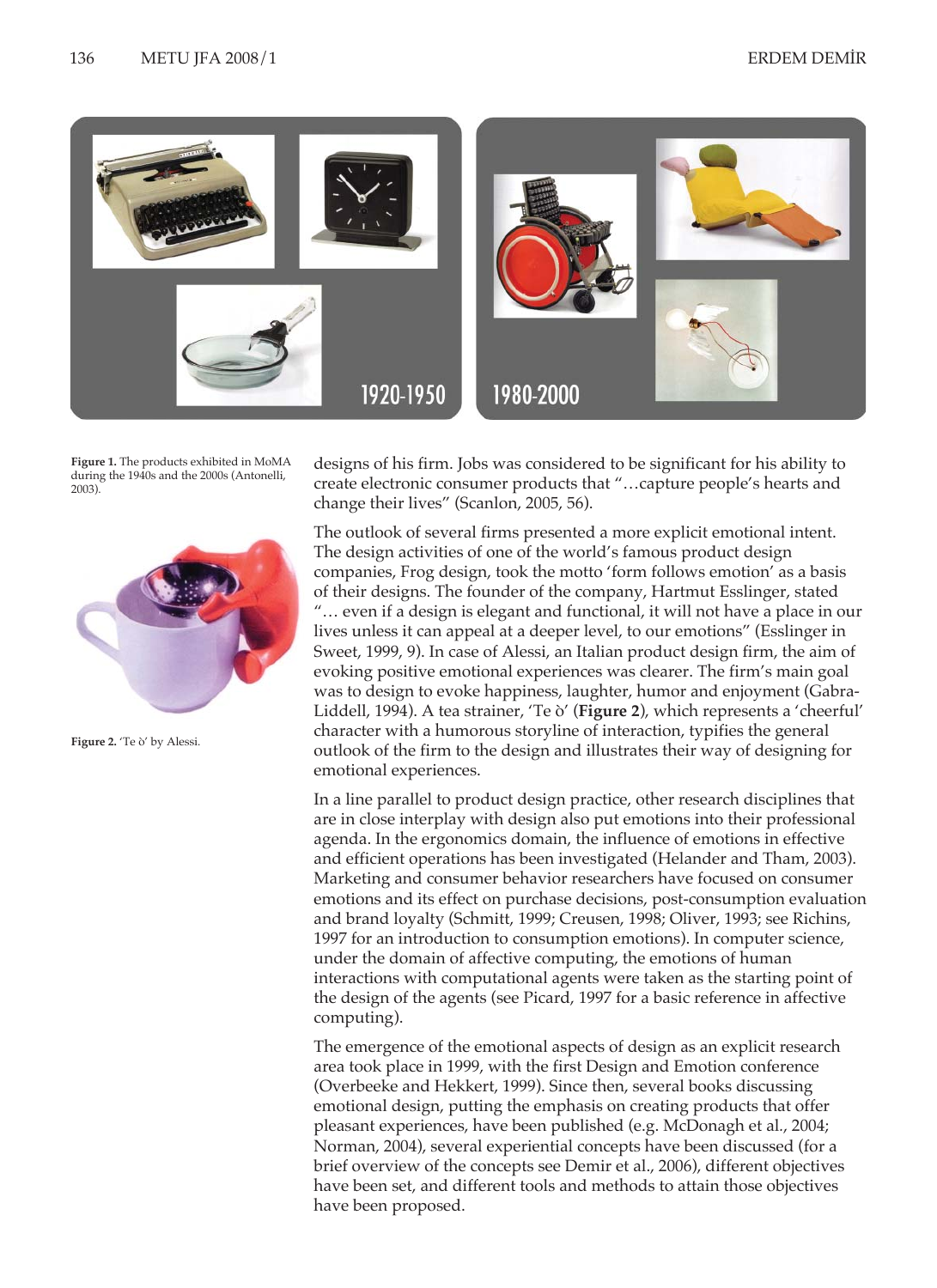This paper attempts to provide a clear overview of these different concepts, arguments, and tools. In the following sections, firstly different concepts that are referred to as emotion or emotional are identified, then the different perspectives about the role of the emotion in design are discussed. Each is grounded in the general objectives of the field. The tools and methods that have been recently introduced in the field are then described, and their affinity for the identified perspectives is discussed. Lastly, topics gaining special popularity in the domain are outlined.

# **MAIN EMOTION CONCEPTS**

Most of the concepts that are discussed in the field of design and emotion have been borrowed from various other disciplines. The richness in terminology emerging from this broadness, however, leads to a communication gap between different parties attaching different meanings to the same word. For example, the term named as 'color emotions' by Ou and Luo, (2004) refers to identification of color meanings (e.g. 'feminine' and 'modern'). 'Color emotions' are clearly different from the emotional experiences as defined and applied by psychology oriented design researchers. According to a psychology perspective, emotions are subjective affective experiences and several discrete emotions can be identified, such as happiness and fascination. Following a psychological account, one may argue against the emotion term used by Ou and Luo (2004), one can also identify a color's meaning without being emotionally aroused. Therefore, it is necessary to start with identifying different emotion related concepts and their relation to each other from different perspectives, in order to direct the discussion to a more efficient and fruitful ground.

In the field of design and emotion, the main concept that lies at the core of the domain, 'experience' is elaborated based on two prominent disciplines: psychology and philosophy. While psychological accounts structure the concept in a more definite and determinate way, philosophical accounts follow a more relational and holistic approach.

As a psychological account, Desmet and Hekkert (2007) propose a product experience framework where the experience is taken as equivalent to affect. The framework utilizes the affect definition of Russell (2003) as "a neurophysiologic state that is consciously accessible as a simple, nonreflective feeling that is an integral blend of hedonic (pleasure-displeasure) and arousal (sleepy-activated) values" (Russell, 2003, 147). Through this perspective, Desmet and Hekkert define product experience as any change in the affect that is attributed to human-product interaction, covering instrumental, non-instrumental and even non-physical interactions. In this framework, three levels of affect generation are identified: i) the aesthetic level, covering affect generated by sensorial stimulation; ii) the meaning level, referring to affect induced by expressive characteristics of products; and iii) the emotional level, including affect attributed to an object and combined with appraisals, commonly expressed as labels, such as anger, fascination, joy, contempt and so on.

Albeit from a different background, Jordan (1999) discusses positive affect generated in user-product relationships. In other words, he focuses on pleasure in product use, and particularly focuses on different sources of positive affect based on theories coming from anthropology. Jordan identifies four main categories of pleasure sources in human-product interaction as physiological, psychological, sociological and ideological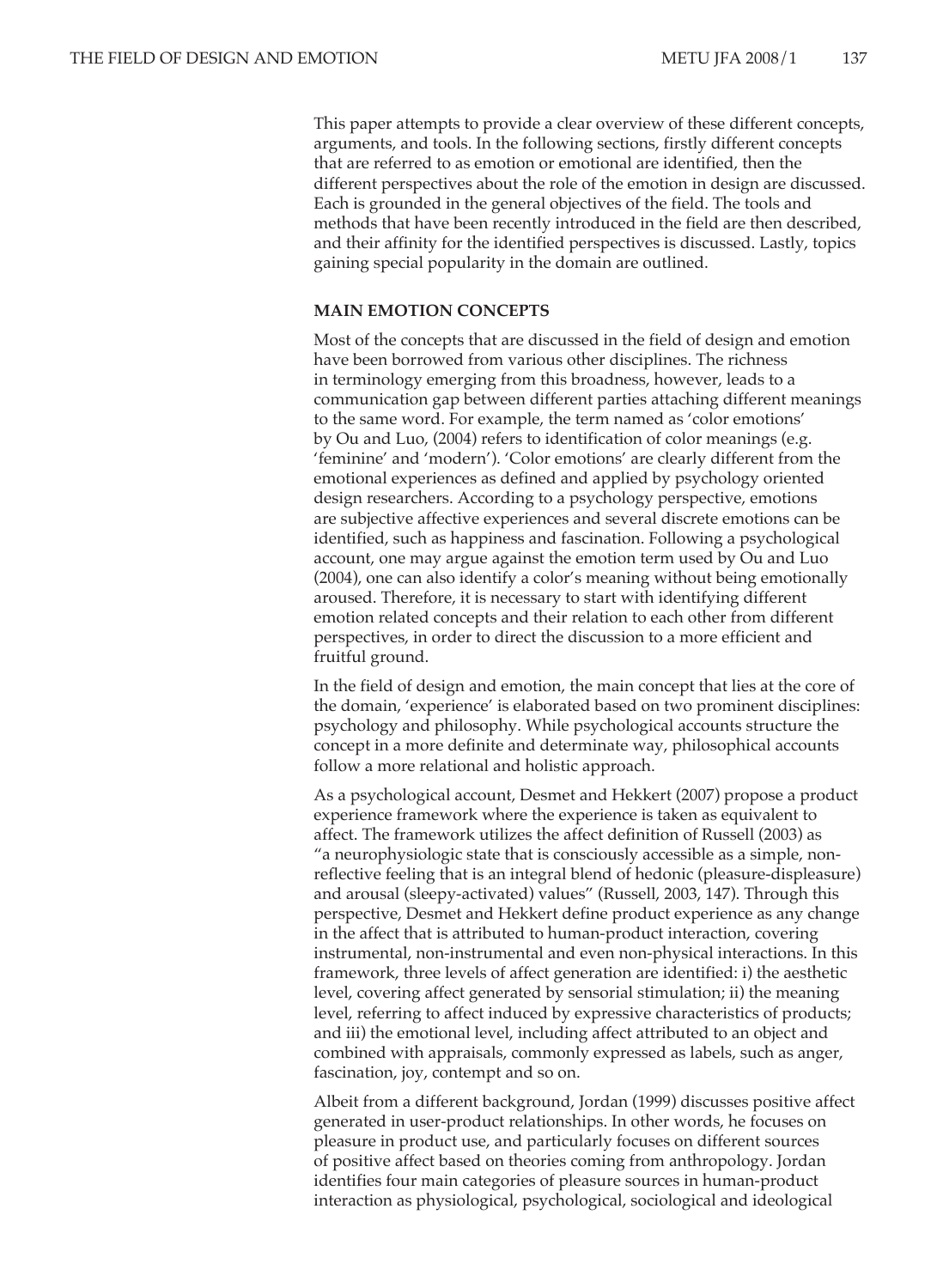pleasures: i) the *physio-pleasures* are those received through sensory organs; ii) the *socio-pleasures* are the pleasures due to social contact in product usage; iii) the *psycho-pleasures* are those that are gained from accomplishing a task with the product; and iv) the *ideo-pleasures* are gained through the values embedded in and reflected by the products, as well as the artistic pleasures.

Norman (2004) also focuses on affect and the levels of affective processing in his book on emotional design. According to his framework, affect may arise due to three levels differing in cognitive involvement: visceral, behavioral and reflective levels. In the *visceral level*, mostly automatic and universal affective responses are produced, such as pleasure in response to smooth curves or smiling faces. The *behavioral level* is responsible for affect generated by everyday behavior, such as satisfactory completion of a task. The *reflective level* is the most sophisticated level and controls the pleasure due to intellectual processes, such as the pleasure in decoding the hidden meanings of a poem. Norman (2004) translates these different levels to different strategies for emotional design. Visceral design focuses on the automatic responses to the appearance of a product, behavioral design essentially deals with the ease and efficiency of use, and reflective design primarily focuses on the personal and cultural meanings of products.

Desmet (2002) shifts the focus of the experiential discussions to particular emotions from basic affect by stating that products do not merely evoke basic affective responses such as liking and disliking, but also highly differentiated emotions such as anger, disgust, boredom and amusement. Seeing the novel form of a chair, perceiving the humorous feature of a can opener, or receiving a false feedback from a mobile phone, may constitute remarkable changes that can evoke an emotional response. Desmet (2002) defines the product emotions as those elicited by the product's appearance. The emotional experiences can be evoked either directly (e.g. fascination with the beauty of the product itself) or indirectly thorough some other things that the product represents. The basic distinction of an emotion from core affect, according to a cognitive psychology perspective, is the involvement of an automatic or conscious appraisal process which involves evaluation of the different aspects of the situation encountered with respect to personal concerns (Frijda, 1988; Lazarus, 1991; Smith and Kirby, 2001; Scherer, 2001).

An important concept that is borrowed from the discipline of philosophy is 'an experience', which is central to the aesthetics of Dewey (1980). 'An experience' is a process of doings (the things are transformed in the context of the self), and undergoings (and the self is transformed by these transformations) until the self and the object are mutually adapted through a feeling of harmony. According to Dewey, 'an experience' does not necessarily belong to the art domain; seemingly practical occasions such as having a dinner in a restaurant, or walking along people in a busy street can also have an aesthetic quality and can also evoke 'an experience'. The aesthetic quality comes from the fusion of separate elements into a unity revealing a deep meaning. This aesthetic quality is basically emotionally evocative, as well. However, this emotional evocation is not separate from the intellectual or practical aspects of 'an experience' but it is an integral part of the experienced unity of all these aspects. In contrast to perspectives proposing 'disinterested' contemplation of an art object, which constitutes the basis of various philosophical and psychological aesthetics perspectives (Cupchik and Winston, 1996), Dewey defines the aesthetic experience as an involved experience where the individual is engaged in the experience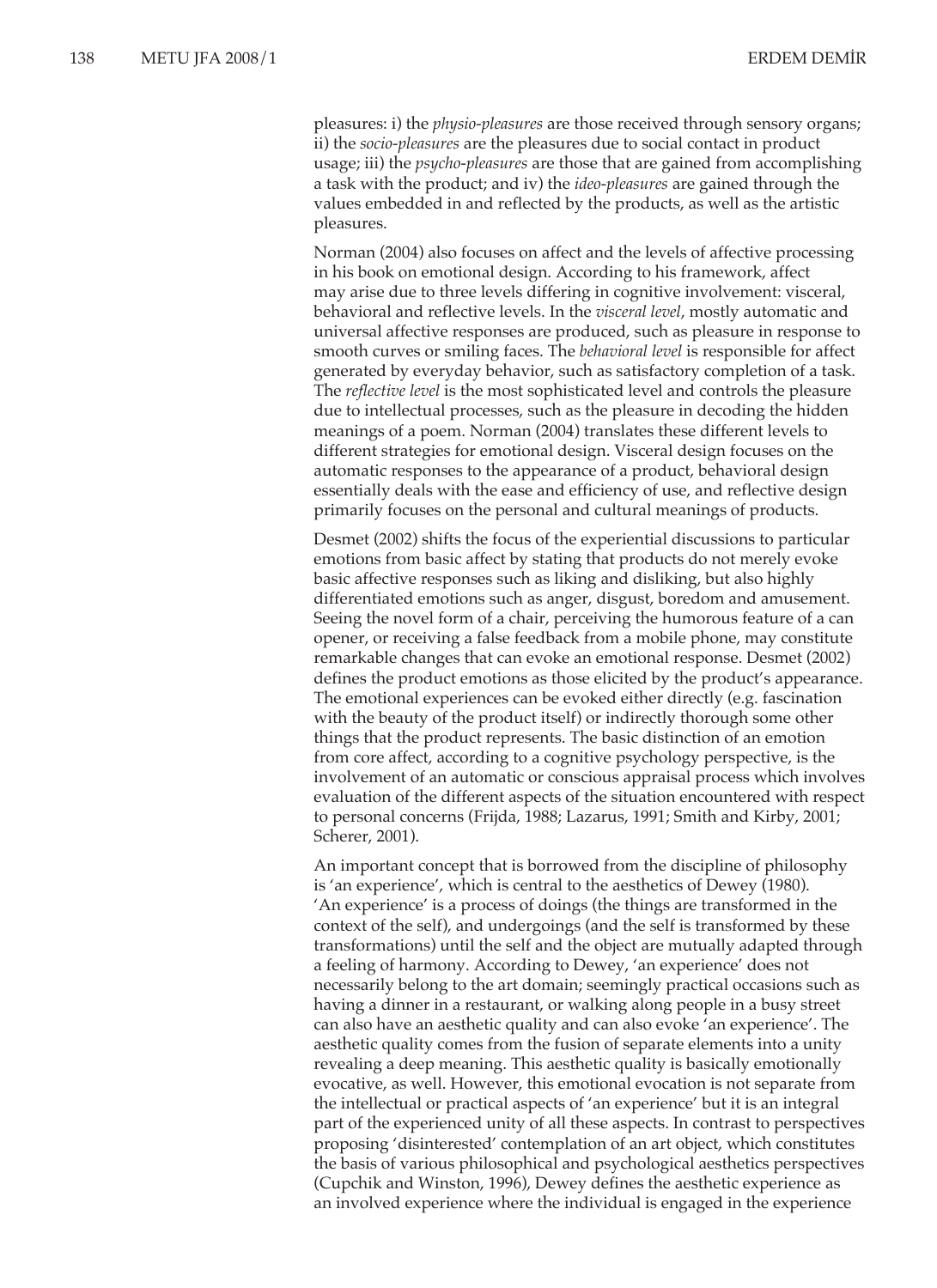not only through bodily sensation and direct perception but also through analytic mind and inferential thinking.

The product experience framework of Forlizzi et al. (2003) is structured upon the experience and emotion conceptions of Dewey (1980). Two different types of emotional phenomenon are identified in Dewey: emotional statements, being short and reflexive responses, and emotional expressions, which are sustained and reflective. Emotional statements are momentary descriptive responses to situations that do not involve an act of forming an expression (e.g. when a needle is pierced in someone's finger, the reaction can be classified as an emotional statement). In contrast, emotional expressions involve reflection and recall of the previous experiences. Forlizzi et al. (2003) illustrate the emotional expression with an example of a veteran weeping at a memorial of a war that he had fought for. The experience of the veteran is not merely an emotional response to a biological reaction, but it rather builds upon a more meaningful frame. According to Forlizzi et al. (2003) only the second type of responses qualify as emotionally evocative experiences, and these types of reflective experiences should constitute the subject matter of the design and emotion domain. In addition, Forlizzi et al. (2003), based on Dewey's conception of emotion as a holistic quality of experience, assert that emotional quality is linked to overall experience. It is not the singular emotional responses labeled with words that are frequently used in our daily language, such as anger, contentment, and surprise, but rather it is the affective tone of the overall effects of all meaningful doings and undergoings during the experience.

Apart from the emotion and experience concepts discussed in the context of psychology and philosophy domains, there are some other concepts of note that originate in the design domain itself: emotional relationships or emotional bonds being one of them. Discussed in the works elaborating on product attachment (Savaş, 2004; Mugge et al., 2007), this concept does not refer to a 'single' episode of an affective process or 'an experience' but rather it appears as a particular kind of user-product relationship, which builds itself upon a deep and sustained meaning. The emotionality of the relationship implies the power of the product to evoke meaningful moments during the course of the relationship and may give rise to mostly pleasant experiences. The behavioral aspects of this relationship include the tendency to care for and caress the product and keep the product as long as possible (Savaş, 2004). Due to these behavioral tendencies involved in the relationship, the concept is commonly referred as 'a bond' between the user and the product. In the first conference on Design and Emotion in 1999, a chief aim of the then emerging domain was to support designers with tools and methods to create a valuable product-user relationship (Overbeeke and Hekkert, 1999). The term 'relationship', with its secondary meanings of "…a state of affairs existing between those having relations or dealings … a romantic or passionate attachment" (Merrian-Webster Online Dictionary, 2008), implies a sustained connection between the product and the user beyond ephemeral pleasurable moments. Therefore, an emotional bond seems to be the ultimate aim of the emotional discourse.

The three concepts of affective/emotional responses, emotional experiences, and emotional relationships can relate to each other within a hierarchical structure, where the single emotional moments may accumulate into an experience, and where the accumulation of those experiences yield an emotional relationship. This perspective of the accumulative transitions between responses, to experiences, and to a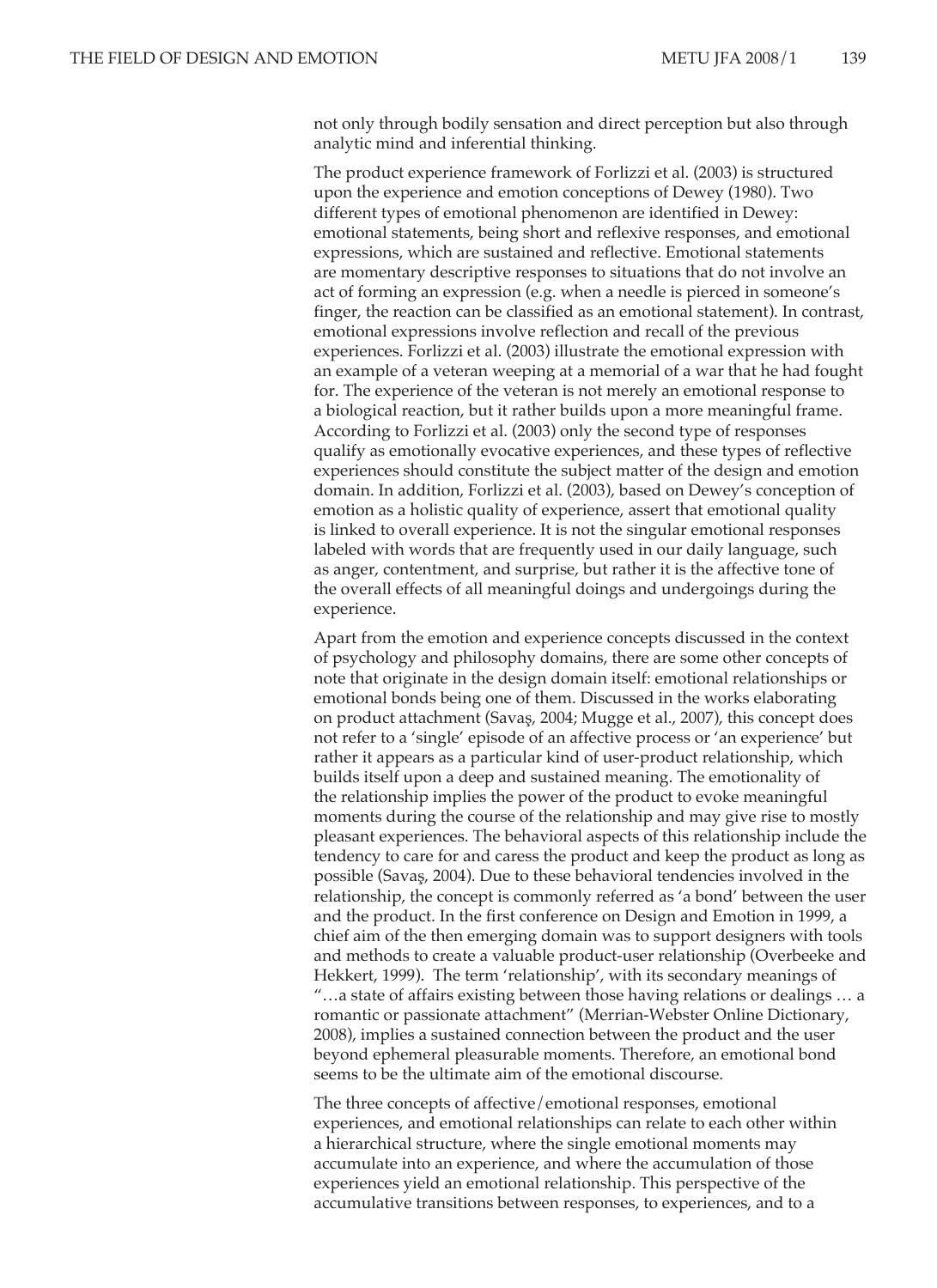

**Figure 3.** Emotional concepts in the field of design and emotion.

relationship is in line with the script theory focusing on magnification of affects and transformation to static structures such as attitudes (Tomkins, 1978). **Figure 3** gives a visual representation of the objectives of the works in the design and emotion domain and the relationship of these objectives.

'Emotional needs' and 'affective needs' are other terms with a design origin. These are basically the 'needs' of users of products, services, systems and so forth, satisfaction of which may evoke affective responses. McDonagh and Lebbon (2000) refer to the needs related to soft functionality issues, i.e. those needs beyond the basic functionality and utility issues, such as sentimentality, aesthetics, personal taste, touch, smell, feel and personality. Although these terms imply a hedonic focus, as apposed to a pragmatic focus (as Hassenzahl, 2003 would put the distinction), the examples of McDonagh and Lebbon include affective responses to basic usability problems as well (e.g. elderly emotions in response to not being able to lift themselves up out of the bathtub after a pleasant soak). Khalid (2006) points to the diversity of the affective needs referring to the affect levels of Norman (2004) outlined previously in this paper. This entails the inclusion of usability related affective responses within affective needs, however elsewhere (Khalid and Helander, 2004) affective needs are differentiated from utility related needs, pointing to a conceptual obscurity. To sum up, it is not theoretically clear when a need of the customer can be attributed to the affective domain.

### **THE MAIN ARGUMENTS ABOUT EMOTIONS IN DESIGN**

This section summarizes the main arguments of the field of design and emotion. The first issue to be discussed is the influence of products on the experiences of users, and the possibility of experience design. The second issue to be examined is the objectives underlying research activity in the field of design and emotion.

### **Can Experiences Be Designed?**

One of the fundamental issues that has been discussed in the design and emotion field is the possibility of the design of experiences or emotions. The marketing oriented mottos expressing increased demands of consumers commonly state that in current market conditions, it is not sufficient to design products or services, but the objective should be designing experiences (Schmitt, 1999). Obviously, it would be far-fetched to adopt a rather deterministic view and treat user experiences as physical phenomenon that can be predicted and shaped in everyday lives of users. Designers have limited power to influence the particular activities of users; they cannot (and should not) dictate a particular experience, just as they cannot dictate a particular behavior. Each product is designed to serve a particular function and the product, assuming that the intention is genuine, is mastered to convey its intended function and the ways of using it through its semantics (Monö, 1997; Crilly et al., 2004). Nevertheless, in the end, the products are adopted into the daily lives of users, in resonance with their daily expectancies and wishes, in diverse and different ways, adding different functions and unforeseen usage to the product. For example, Orel (1995) illustrates how users behave in ways that are not anticipated by the manufacturers in the context of medical devices. Here, users with medical problems appropriate medical devices, originally designed for medical facilities, into their personal lives. In addition, Siu (2003), based on ideas borrowed from 'reader response-theory' form literature, discusses the creativity of user reactions in 'reading' the purpose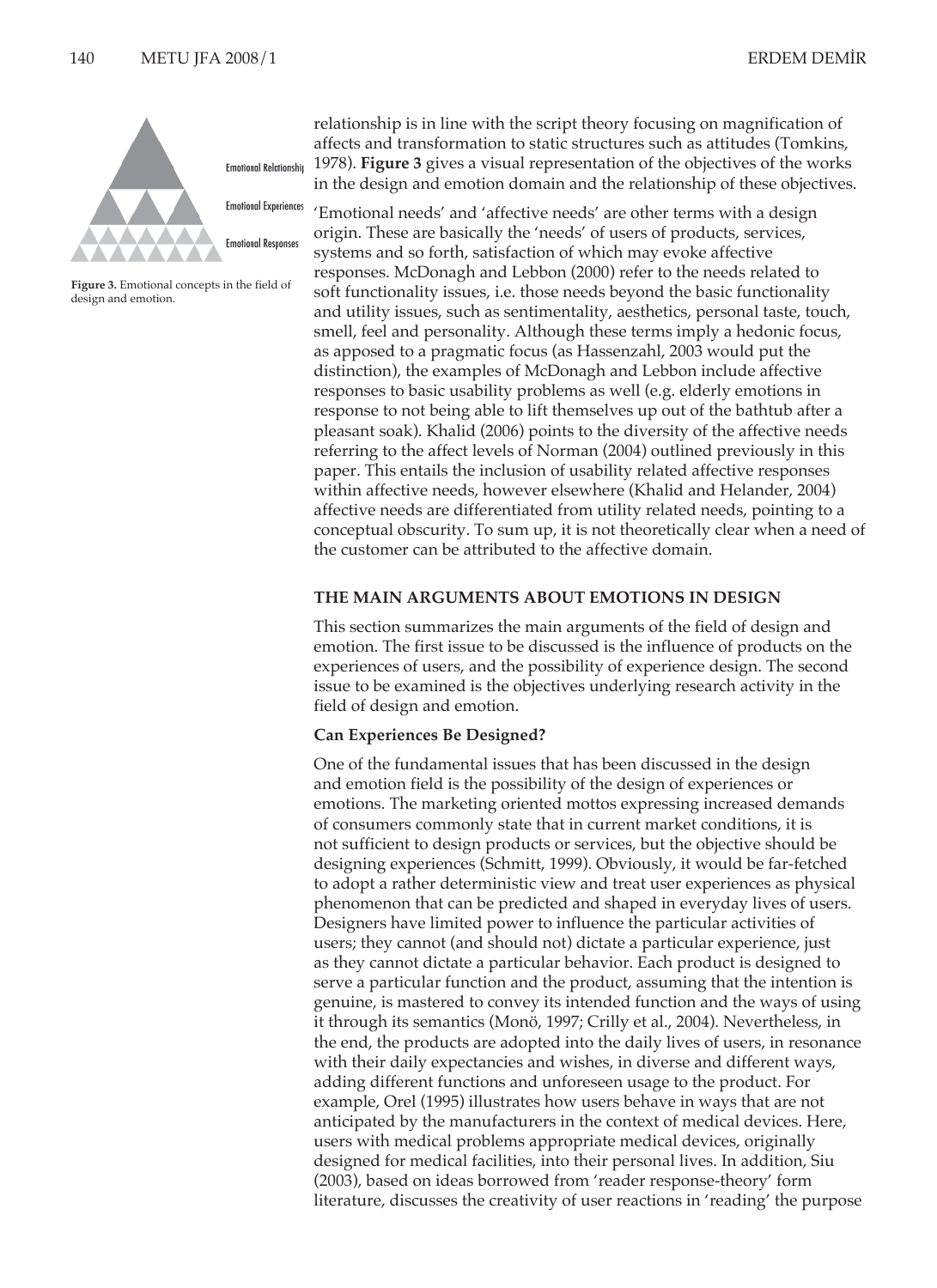of a design. Siu (2003) displays the extent to which user responses can differ from designers' intended reactions, giving examples of public space projects.

A similar challenge is confronted in designing for emotional and affective responses. The emotional and affective responses are situated, meaning that they are dependent on situational and contextual variables and on users' active and latent concerns (Frijda, 1986; Ortony et al., 1988). Although the works on affect and emotions identify underlying universal processes such as appraisal processes (Scherer, 2001), the basic input of these processes are user concerns, some of which are innate and some of which are acquired and subject to cultural and temporal influences (Desmet, 2002). Within a context of rapid technological advances and quickly adapting user needs and values, a product that aims to satisfy or conform to particular user concerns may cease to deliver the initial experience in the later stages of the relationship. In this ever-changing context, emotions remain too ephemeral to design for. Hassenzahl (2004, 47) states "things loved for one reason in a particular situation, can be hated for the same reason in another". McCarthy (2004) carries this argument to the general concept of experience, and states that it is not possible to design an experience but to design *for* an experience, which means shaping the product to maximize the possibility of evoking the intended experience.

#### **Design and Emotion Ideals: Really Humanistic or Market Oriented?**

In the design and emotion field, we can identify two main arguments that justify the recent focus on emotion and experiences. The first of the basic arguments carries a rather humanistic tone: user emotions should be integrated back to the design domain in order to satisfy users' emotionality needs with an ultimate aim of improving their 'quality of life' (McDonagh and Lebbon, 2000). Desmet (2002) referring to psychology literature states: "…emotions have a strong influence on our general experience of well being, i.e. people's own evaluations of their lives…" (Desmet, 2002, ix). This argument is also parallel to the argument of the significance of meaningful experiential relationships between users and products (Kurtgözü, 2003). These arguments treat emotions and experiences as means to reach an ultimate aim of wellbeing within users.

The other prominent argument that is important for shaping research activities in design and emotion is market success. It is commonly stated that consumers are asking for more (e.g. Demirbilek and Şener, 2003) and that consumer emotions are influential factors in the context of purchases (e.g. Seva et al., 2007). As consequence, some of the research activities in design and emotion focus on emotional responses that may have an impact on purchasing decisions, and which may bring market success. For example, 'wow effect', an experiential phenomenon discussed in the design research domain (Hazlett and Benedek, 2005), aims to evoke an intense pleasant response such as fascination, and in so doing create an attraction towards the product at first sight.

The point that has to be made clear is that the argument of market success may contradict with the humanistic view of designing products with an emotional meaning and sustained relationship. Kurtgözü (2003), referring to Slater, states that products calling for consumer emotions can be "… manufactured and calculated in relation to profit rather than arising originally from authentic individual and communal life." (Kurtgözü, 2003, 57). Kurtgözü also points to the danger of focusing on consumer passions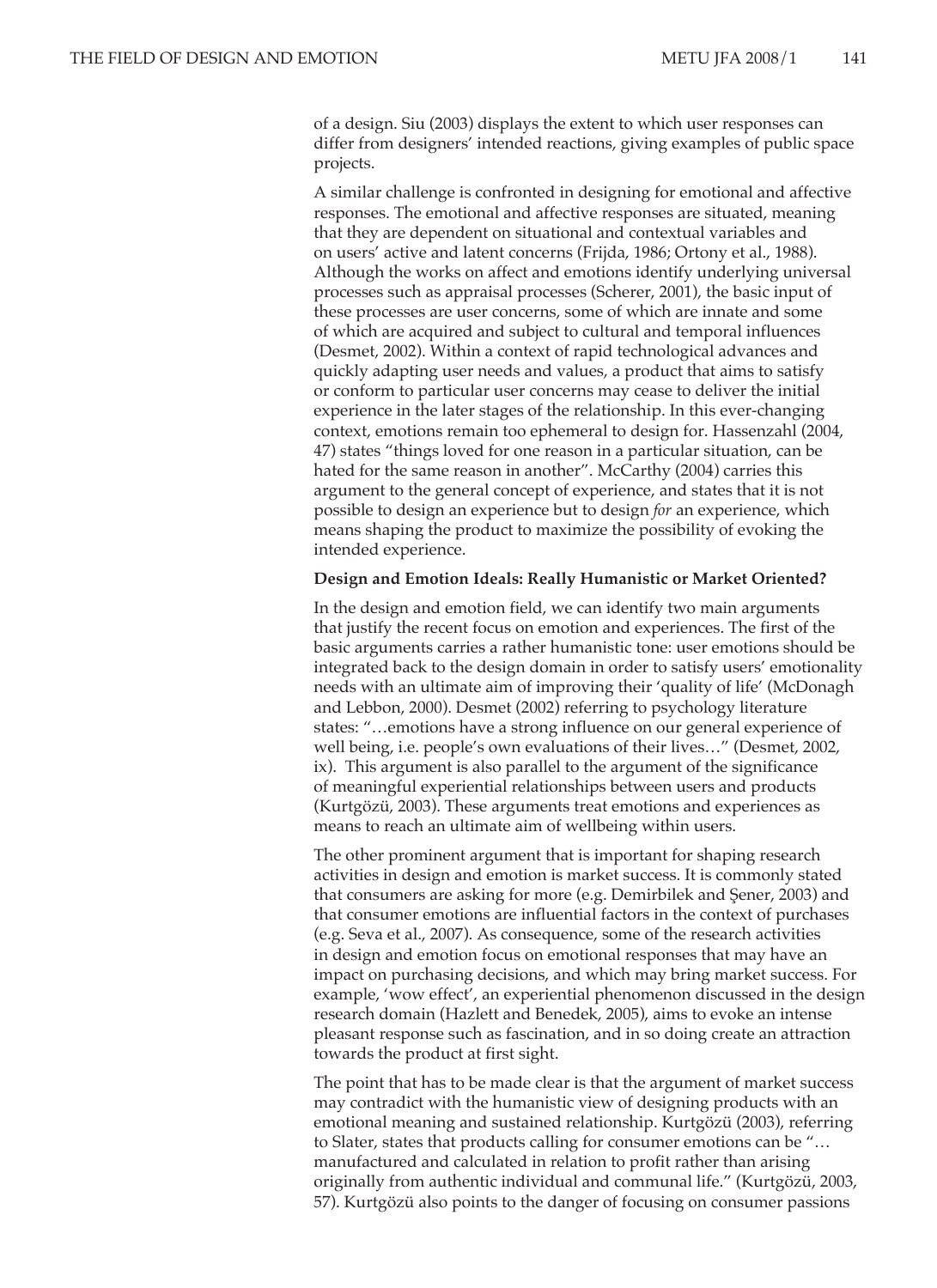through adding superficial glitters on products, and states that marketing those glitters as emotional 'needs' is essentially a commoditization of emotions and experiences. That is to say, market-oriented approaches can see the emotion as an end, to be chased on its own. Kurtgözü (2003) asserts that this process of commoditization of emotions and experiences reinforces the consumption culture where new experiences must be generated to replace old ones that have lost their charm, and therefore is far from the intended objective of delivering meaningful and evocative relationships. The glitters may evoke pleasant moments during the purchase stage or in the early phases of the relationship. However, it is a question that remains to be addressed in the design and emotion domain, as to what extent these pleasant moments become transformed into a meaningful and evocative relationship.

### **TOOLS AND TECHNIQUES IN DESIGN FOR EMOTION**

The significance of user emotions and experiences in the design domain have led to the introduction of various tools and techniques aimed at gathering information about users' emotional interaction with products and thus shaping the products in the light of this information. These tools can be grouped into two: i) tools and techniques used to gather information and knowledge about users' emotional experiences; and ii) tools used to measure the affective influence of products. In this section, the prominent tools in both groups will be summarized. Additionally, the implicit or obvious objectives of these tools will be discussed in connection to the design and emotion arguments outlined in the previous section, i.e. quality of life versus marketing push.

### **Tools and Techniques to Understand User Concerns and Experiences**

The tools and techniques in this group are commonly used to gather information about particular user experiences, user contexts and dynamics that shape those contexts. Through a point of view called 'empathic design', these tools are used to understand users' needs, aspirations and feelings, and as the name implies, to design in empathy with intended users (McDonagh and Lebbon, 2000). Empathic design is generally presented as a user-centered design approach that puts special emphasis to the emotional aspects of user-product relationships (McDonagh and Lebbon, 2000; Fulton-Suri, 2003; Crossley 2003).

However, in these texts, there is not a clear distinction between emotional aspects and other aspects of the user-product relationship. That is to say, it is not clear what makes the data gathered in research to be labeled as 'emotional'. The terminology used to define information gathering for empathic design includes terms such as feelings, aspirations, and emotional needs of users. From a theoretical point of view, these concepts are not emotional phenomena themselves, but instead are user concerns based on constructs including goals, standards, and attitudes, for which conformance or violation may evoke affective and emotional responses.

The techniques used in empathic design are based on common user research techniques such as in-depth interviews, focus groups, and observation. These techniques are mostly adapted with additional features that aim to gather 'emotional' information (Crossley, 2003). Interviews and focus groups, where users are asked to answer particular questions, are the most basic ways of understanding users' opinions about their own previous experiences, and their concerns that shape those experiences (see Langford and McDonagh-Philip, 2003 for an overview of focus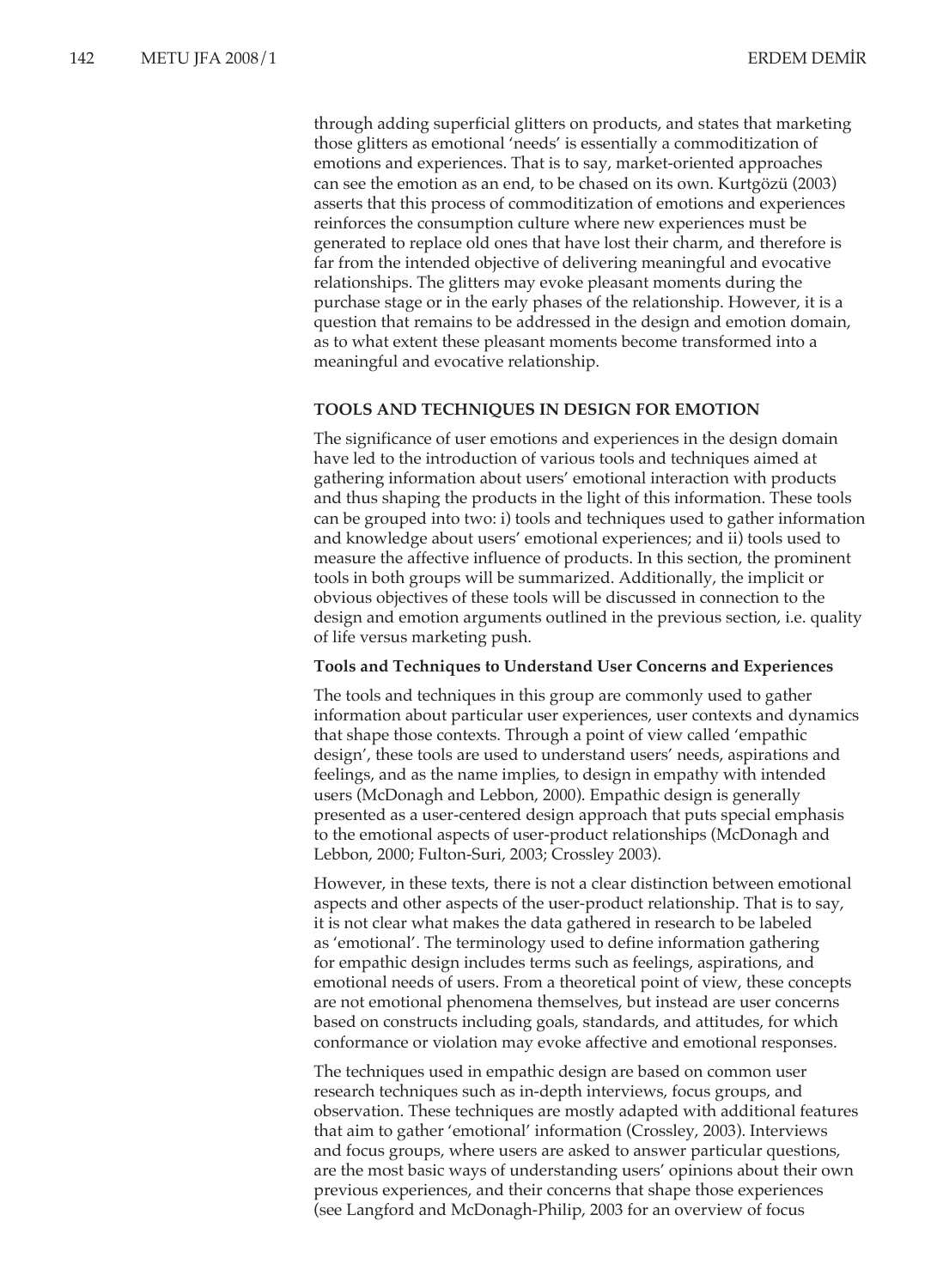group techniques). Diary study (Visser et al., 2005) is a technique where users report their particular experiences over a fairly long period of time. This technique is helpful to generate experience information that could otherwise become distorted owing to memory biases, or which could be forgotten if not reported during the experience itself.

As it has been referred to in various texts, user concerns, or affective/ emotional responses to particular products, are not easy to articulate. To overcome or to reduce the severity of this problem, researchers have proposed the use of a variety of tools. Mood boards as discussed by McDonagh, Brueseberg and Haslam (2002), and inspirational activity cards by Crossley (2003), basically serve the purpose of facilitating the expression of affective and emotional issues. These are toolkits of words, images, and activities that facilitate introspection and encourage people to express emotional responses and concerns in a visually rich medium.

Contextual observation is a basic technique that design researchers have utilized since the early interest in user-centered design. This technique aims to find out what goes unnoticed in users' daily life contexts (Crossley, 2003). While this technique produces highly valuable information, it also requires deciphering of the meaning embedded in the observed behaviors. Therefore, this technique is usually used in combination self-confrontation interviews.

Another increasingly popular group of techniques is based on getting users to undertake reporting or making activities that reveal their concerns and experiences. In cultural probes (Gaver, Dunne and Pacenti, 1999) and photo diaries (Mattelmäki, 2005) users are asked to carry out the task of creative reporting, which involves making photo collages, or basic creative acts such as compiling a compendium of objects, words or images that alludes to the characteristics of a particular experience (Sanders, 2000).

IDEO, an international design and human factors consulting company, recently launched Method Cards, which provide a refined compilation of several user research techniques, on which the company base its own research activities (IDEO Method Cards, n.d.). Most of the techniques described by Method Cards can also be used in illuminating the emotional domain of user-product relationships.

The basic argument that shapes the tools and techniques used in empathic design approaches is to achieve an 'emotional fit' between users and products. However, research articles focusing on empathic design and researching the emotional needs of users rarely comment on the success of the outputs of empathic design. The research domain currently is in need of evaluation criteria for the success of its techniques. It is meaningful to investigate whether the products that are shaped through empathic design approaches really deliver intended emotional responses, experiences, or bonds. Only after such an investigation can these techniques be improved in line with the genuine aims of the design and emotion field.

# **Tools and Techniques to Understand the Affective Influences of Products**

Tools and techniques intended to measure affective influences of products can be grouped according to the three-leveled product experience framework proposed by Desmet and Hekkert (2007), i.e. sensorial, meaning and emotional level.

The Sensorial Quality Assessment Method (SEQUAM) of Bonapace (2002) is one of the methods that can be mentioned under the sensorial level. With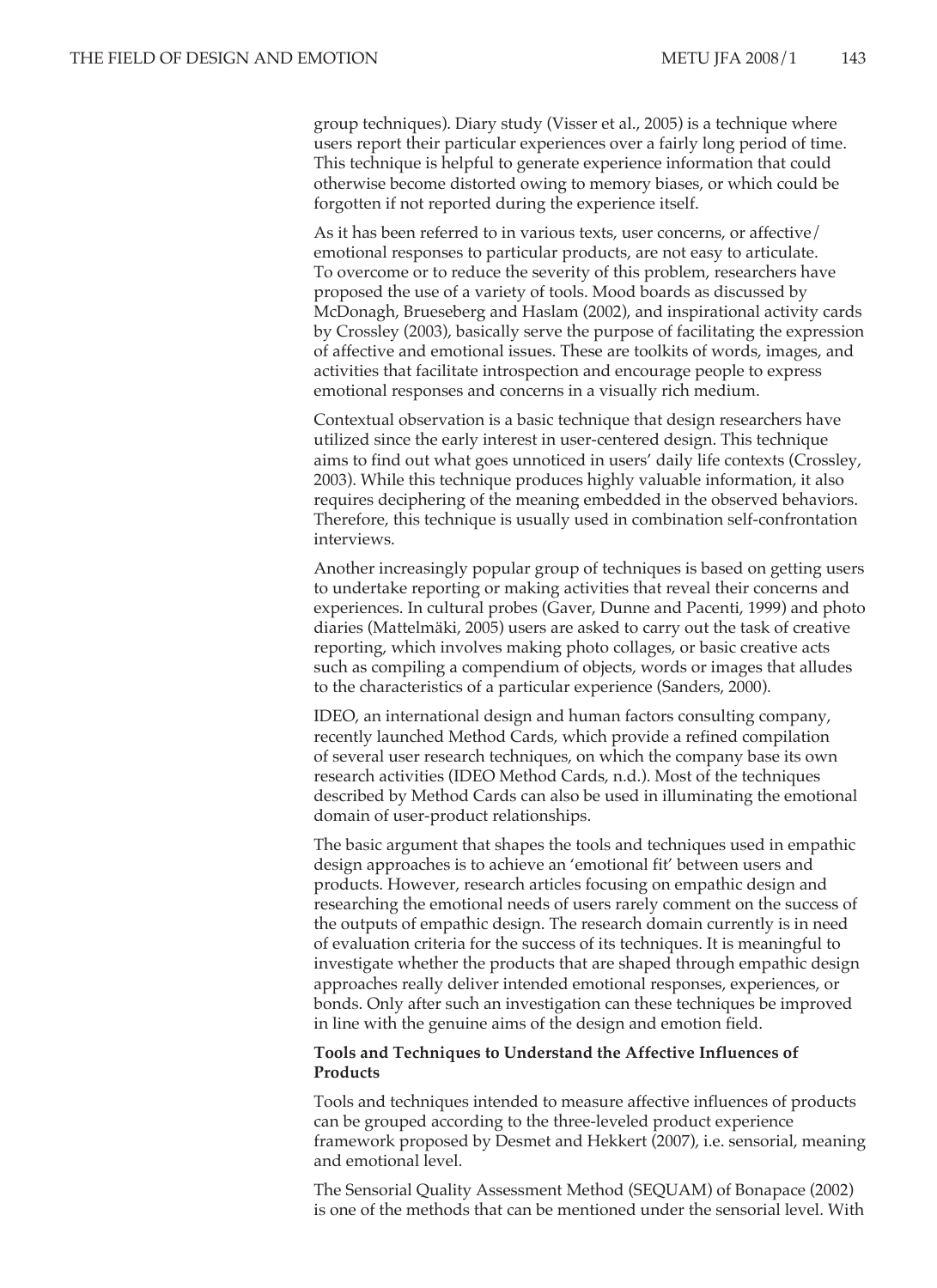this method, users are involved in exploring, assessing and verifying how pleasurable the product under investigation is. In each phase the visual and tactual pleasure evoked by mock-ups or actual products are measured using Likert scales.

To design for the meaning level, the most common method is the Kansei engineering method of Nagamachi (1997). This method investigates the influence of physical qualities of the product on abstract expressive qualities, such as 'luxurious', 'elegant' and 'sophisticated'. This technique has been used extensively in different design applications. The usual meaning measurement is semantic differential labels and Likert scales.

Desmet's (2002) 'Premo' is the most significant tool among the tools proposed for the emotional level of product affectation. The basic aim of this tool is to measure the emotional influence of the appearance of a product. Fourteen different emotional states are represented by animated characters that express the universal behaviors of those emotions. In an experimental situation, users rate the extent to which they feel each of these emotions in response to seeing a particular product stimulus. Although Premo is designed to measure emotions in response to product appearance, there are examples of the tool being used in other contexts, for example in measuring emotions in response to interaction scenarios (e.g. Desmet et al., 2005).

The tools summarized in this group differ from the ones mentioned in the previous group in application. In contrast with the techniques summarized in the previous group, the tools presented here are commonly used to understand the affective influence of first-time encounters with products. As a second distinction from the previous group, these tools are usually used in experimental settings and in laboratory environments instead of users' daily life contexts. With these qualities, the tools outlined here carry an implicit aim of creating pleasant moments during first-time encounters, instead of creating pleasant moments in users' daily life contexts. This aim carries a correspondence to create pleasant moments prior to actual possession and use of the product, and in that sense, these tools are helpful in creating pleasant moments that may affect purchase decisions. Through this perspective, the tools presented here are helpful in developing products with increased likelihood of market success. However, in order to reach the authentic objective of the field, research efforts should be expanded to emotional bonds between products and their users, which transcend people's initial encounters with product surfaces.

# **CURRENT ISSUES IN THE EMOTIONAL DESIGN DOMAIN**

### **Aesthetics of Interaction**

In the modern bourgeois culture, arts and technology have been separated with clear boundaries: arts denoting the intuitive and subjective, and science and technology denoting the quantifiable and objective. Design, with its burden of instrumental purposes, has been regarded to have affinity to the technology end of the continuum (Coles, 2005). Since, the 1990s this distinction between art and technology is questioned by various design theorists referring to the distinction as unfortunate and fruitless for design (Borgmann, 1995; Zaccai, 1995). Coles (2005), having summarized the contrasting opinions about the relationship between art and design since the late 1800s, expresses the confluence of these two domains in recent years. The significant point in this confluence for the field of design and emotion is the potential of arts to evoke aesthetic (and therefore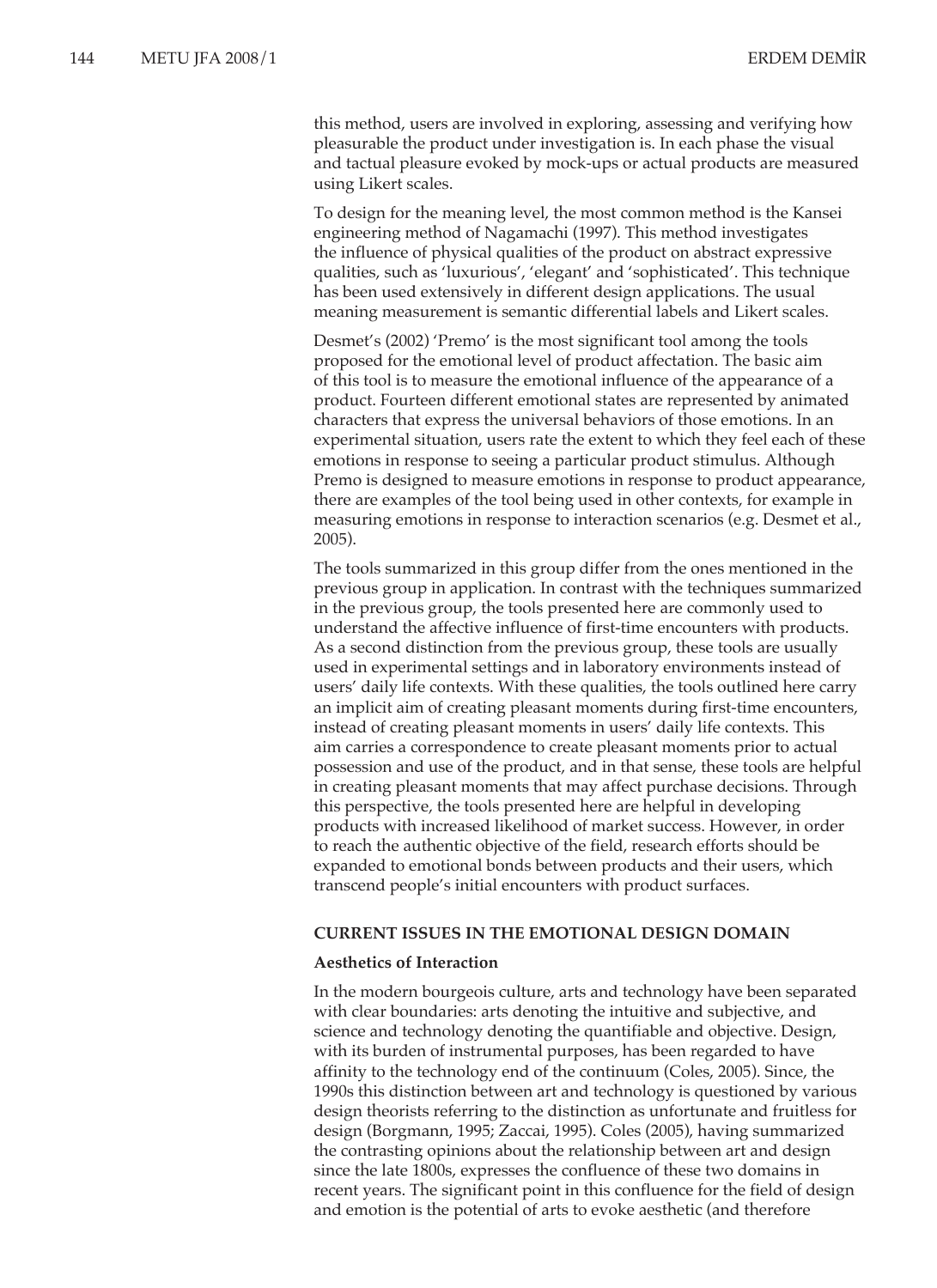emotional) experiences. Dunne (1999) exploits this potential of arts in the context of electronic objects. The basic notion in his work is to create objects that provoke contemplation and aesthetic experiences through not-so-userfriendly interfaces, at expense of user comfort and convenience. Sengers (2003), in a similar vein, puts forward a design argument aiming to create computing systems that make cultural comments in the form of interactive artworks. Here the computing system is devised to evoke a sense-making experience, which requires users' reflection about new ways to experience the world.

An important issue for the field of design and emotion is the possibility of evoking aesthetic and artistic experiences in the goal-oriented context of modern daily life. Dewey (1980) states that the aesthetic experiences are not disinterested experiences that are confined to the domain of art: even the most mundane activities may have an aesthetic quality. It is a research question of its own, whether it is possible to surpass the works of Dunne (1999) and deliver an aesthetic quality with a product still staying in the boundaries of a heavy instrumental context.

Another main challenge in the confluence between the instrumental and the aesthetic involves production conditions. Dewey (1980) does not set clear boundaries between artistic production and the experience of the artistic product: aesthetic quality of the experience depends heavily upon the aesthetic quality of the production. That is why craftsmanship can also be artistic as long as it cares deeply about the subject matter. From this perspective it seems possible to create genuine aesthetic experiences through instrumental products. However, whether it is really possible to evoke deep aesthetic experiences in the current production environment with a primary focus on profit is another important research question that can illuminate the field and give direction to further research.

### **Particular Emotions**

Designing products and interfaces for fun and enjoyment is one of the main tendencies nowadays. The issue is discussed in the human computer interactions domain under the name of funology (Blythe et al., 2003). Several frameworks and guidelines are proposed for fun and enjoyment. For example, Shneiderman (2004) proposes metaphors, attractive graphics, appealing animations, satisfying sounds, appealing splashes of color, and so on, to evoke fun and enjoyment from human computer interfaces. In addition, Hummels (2005) refers to product qualities such as simplicity of interfaces as one of the two factors that influence prolongation of positive emotions. Playfulness is proposed as an objective for creating interfaces that facilitate an imaginative and creative interaction between computers and people (Noyes and Littledale, 2002).

Evoking surprise is another recent tendency in the domain of design. Ludden et al. (2008) use sensorial incongruity as a means to create surprising products. It has been argued that incongruent sensorial experiences may evoke surprise and amusement. Visual information, which is gathered in the early phases of interaction, can shape the expectations about the information to be retrieved in later stages of interaction. The violation of these expectations may evoke an arousal accompanied with pleasantness. The 'Ta-Da' series of Grimaldi (2006) manipulates the expectations of users through the use of archetypical forms and mechanisms. The 'on-edge lamp' is a plastic tabletop lamp that has a form similar to glass lamp archetypes (**Figure 4**). The lamp can give light only when its base does not contact the table. This opens the way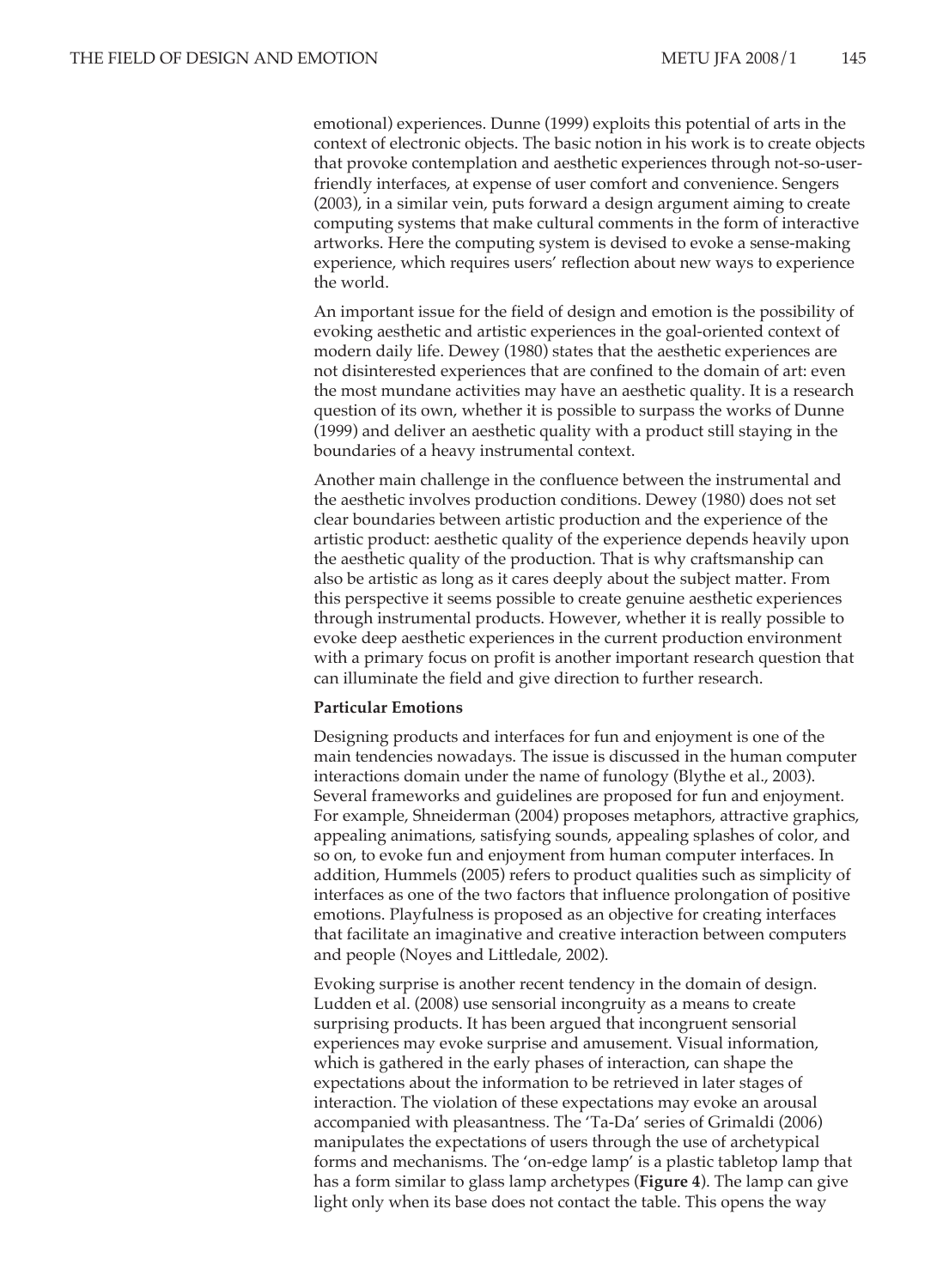

**Figure 4.** Interaction storyline of an on-edge lamp.

for accidents, increasing user tension and evoking expectations about a prospective breakage. However, the lamp's elastic body resists the impact of the fall and delivers a happy ending.

### **Other Sensorial Experiences**

One of the contemporary topics in the field concerns the evocation of pleasure through sensorial stimulation. Designing for a pleasurable appearance has historically been at the core of design activities (e.g. 'design is aesthetic' by Dieter Rams). The main trend nowadays is to understand the influence of the other senses. Van Egmond (2008) investigates the auditory experience in product interaction, in particular perceptual and cognitive processes that relate to pleasure in auditory experiences. Sonneveld and Schifferstein (2008) identify the dimensions of tactual experiences in order to produce guidelines for designing products that evoke pleasurable tactual experiences. Schifferstein and Spence (2008) investigate the interaction of different sensory modalities in product experience. Certain sensorial modalities giving the same message are found to be more pleasurable by users, according to Schifferstein and Spence (2008).

### **Attachment**

As briefly referred to previously, product attachment is a core issue in the field of design and emotion. Lately attachment itself is considered as a design strategy within a sustainable research agenda. For example, Mugge et al. (2008) set particular design strategies forth in order to create product attachment. Personalization is proposed as a strategy to build a meaningful relationship between users and their products. Furthermore, Chapman (2005) states the significance of creating a narrative between the product and the user, in which the user can generate new meanings through the relationship, to keep the relationship alive. In all these studies of attachment there is a tendency to create an emotionally evocative bond between the user and the product. However, it is premature to comment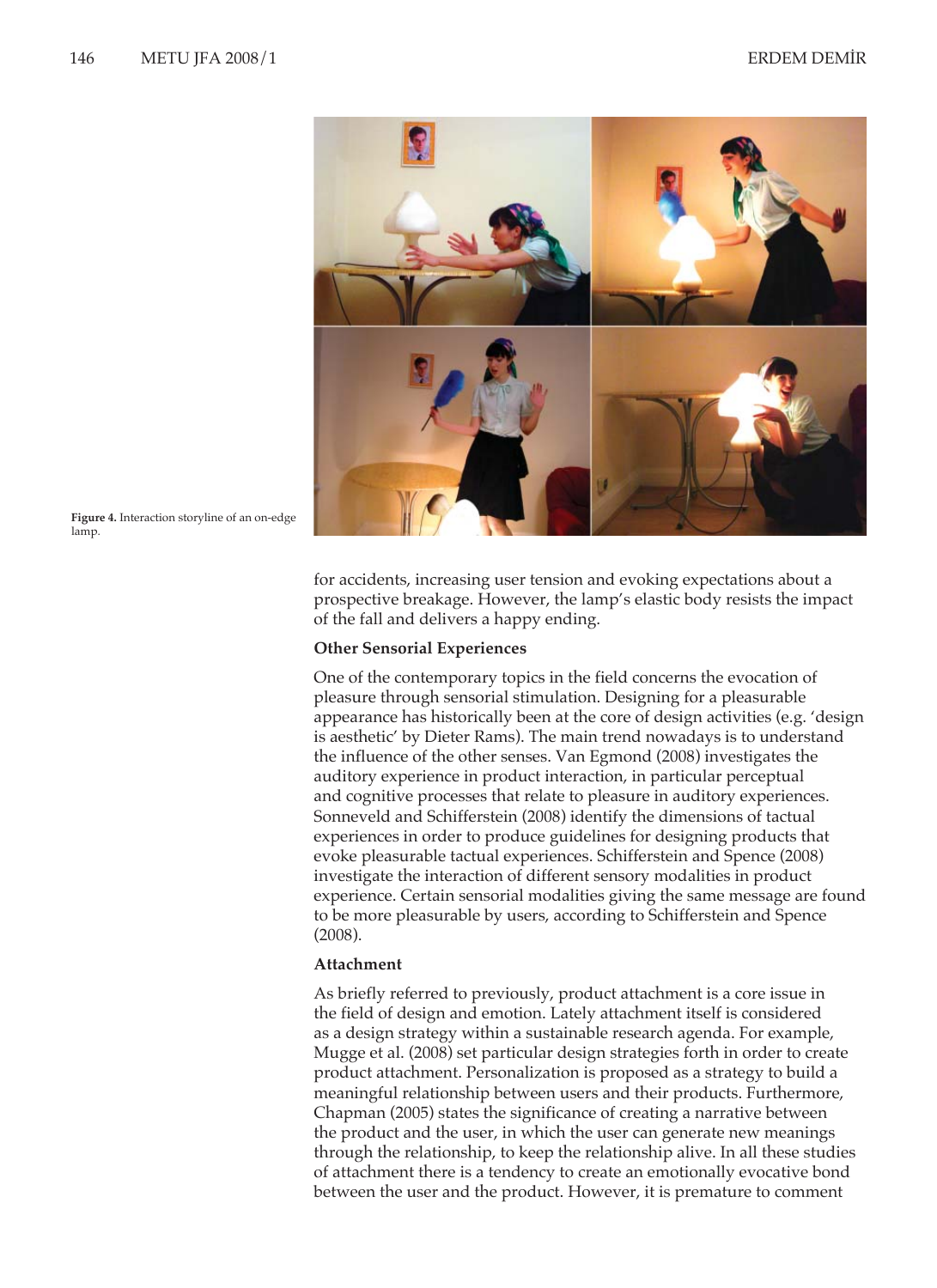on the success of these strategies, as the concept of attachment requires longitudinal studies over long periods of times.

### **CONCLUSIONS**

Design and emotion is a relatively new and increasingly flourishing research area within the discipline of design. It is underpinned by a variety of emotional phenomena, with tools and techniques proposed to deliver those emotional phenomena through designed products. This overview points to three interrelated emotional concepts in users' interaction with products: emotional responses, emotional experiences, and emotional relationships. Apart from research techniques that focus on eliciting user concerns, the tools and techniques in the field of design and emotion generally aim to measure people's immediate emotional response to a product or some particular feature across several products. It cannot be denied that these tools contribute a great step in illuminating affective relationships between users and products.

However, partly due to the nature of these tools aiming to elicit affective responses in a controlled environment, it is not known for sure whether products designed through such an emotional engineering activity will create the foreseen response in real life situations and over repeated encounters. The research agenda of the design and emotion field should therefore expand to include relationships between laboratory experiments and daily life experiences of users, so that tools and methods that foresee the daily life responses of users most correctly may be developed.

Future research should also answer the question of how immediate responses to a product relate to deeper emotional experiences and ultimately to an emotional bond. Only then can the genuine objective of the design and emotion domain, which is to improve the quality of life of users through creating emotionally evocative experiences and relationships, be achieved. An important step towards this objective is to i) understand the effect of immediate pleasant responses on the inducement of deeper experiences, ii) create or foster emotional relationships, and iii) devise methodological techniques to assist research into the nature of meaningful, evocative, and artistic experiences, and for sustained emotional relationships.

### **REFERENCES**

- ANTONELLI, P. (2003) The Object Transformed, in Antonelli, P. (ed.) *Objects of Design: From the Museum of Modern Art*, The Museum of Modern Art, New York; 249-281.
- BONAPACE, L. (2002) Linking Product Properties to Pleasure: The Sensorial Quality Assessment method – SEQUAM, in Green, W.S. and Jordan, P.W. (eds), *Pleasure with Products: Beyond Usability*. Taylor and Francis, London; 189-217.
- BORGMANN, A. (1995) The Depth of Design, in Buchanan, R. and Margolin, V. (eds.), *Discovering Design: Explorations in Design Studies*, University of Chicago Press, Chicago; 23-66.
- BUCHANAN, R. (1989) Declaration by Design: Rhetoric, Argument, and Demonstration in Design Practice, in Margolin, V. (ed.) *Design Discourse: History, Theory, Criticism*, University of Chicago Press, Chicago; 91-109.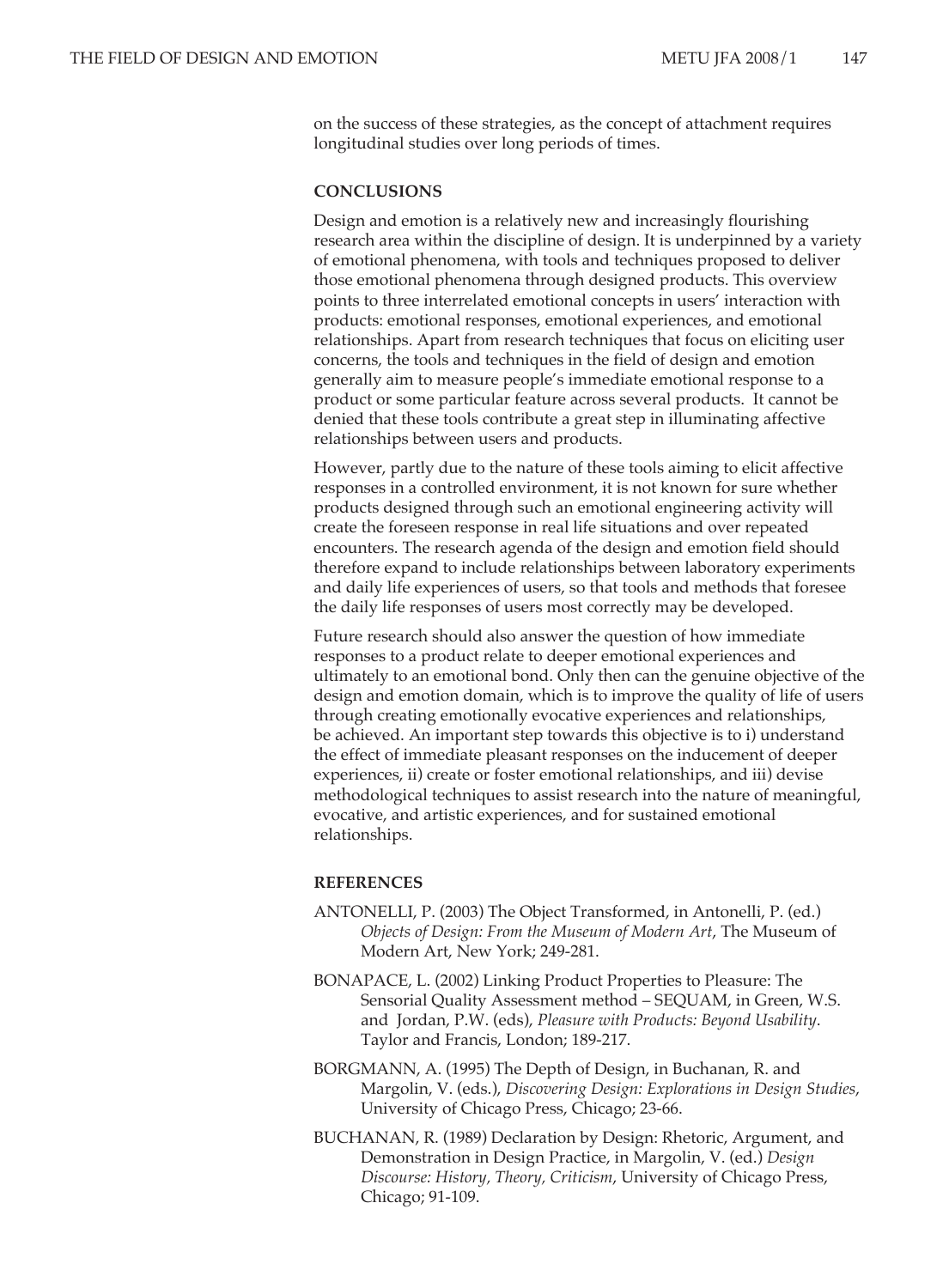- BLYTHE, M.A., OVERBEEKE, K. MONK, A.F. and WRIGHT, P.C. (eds.) (2003) *Funology: From Usability to Enjoyment*. Kluwer Academic Publishers, Dordrecht.
- CHAPMAN, J. (2005) *Emotionally Durable Design: Objects, Experiences and Empathy*. Earthscan, London.
- COLES, A. (2005) On Art's Romance with Design, *Design Issues,* 21(3) 17-24.
- CREUSEN, M.E.H. (1998) *Product Appearance and Consumer Choice*, Delft University of Technology, Delft.
- CRILLY, N., MOULTRIE, J. and CLARKSON, P.J. (2004) Seeing Things: Consumer Response to the Visual Domain in Product Design, *Design Studies,* (25) 547-577.
- CROSSLEY, L. (2003) Building Emotions in Design, *The Design Journal,* 6 (3) 35-45.
- CUPCHIK, G.C. and WINSTON, A.S. (1996) Confluence and Divergence in Empirical Aesthetics, Philosophy, and Mainstream Psychology, in Friedman, M.P. and Carterette, E.C. (eds)*, Handbook of Perception and Cognition: Cognitive Ecology,* 2nd edition, Academic Press, San Diego, CA; 61-85.
- DEMIR, E., DESMET, P. and HEKKERT, P. (2006) Experiential Concepts in Design Research: A (not too) Critical Review, *Proceedings of the Fifth International Conference on Design and Emotion*, 27-29 September 2006, Chalmers University of Technology, Gothenburg, Sweden. [CD-ROM]
- DEMİRBİLEK, O. and ŞENER, B. (2003) Product Design, Semantics and Emotional Response, *Ergonomics,* 46(13/14) 1346-1360.
- DESMET, P.M.A. (2002) *Designing Emotions* , PhD Thesis, Delft University of Technology, *Dissertation Abstracts International,* 64/01, 5.
- DESMET, P.M.A., PORCELIJN, R. and VAN DIJK, M.B. (2005) HOW to Design WOW: Introducing a Layered-emotional Approach, in *Proceedings of International Conference on Designing Pleasurable Products and Interfaces,* in Wensveen, S. (ed.), Technical University of Eindhoven, Eindhoven; 71-90.
- DESMET, P. and HEKKERT, P. (2007) Framework of product experience, *International Journal of Design,* 1(1) 57-66.
- DEWEY, J. (1980) *Art as Experience,* G P Putnam's Sons, New York.
- DUNNE, A. (1999) *Hertzian Tales: Electronic Objects, Aesthetic Experience, and Critical Design,* Royal College of Art, London.
- FORLIZZI, J., DISALVO, C. and HANNINGTON, B. (2003) On the relationship between emotion, experience, and the design of new products, *The Design Journal,* 6(2) 29-38.
- FRIJDA, N.H. (1986) *The Emotions*, Cambridge University Press, Cambridge.
- FULTON-SURI, J. (2003) The Experience of Evolution: Developments in Design Practice, *The Design Journal,* 6(2) 39-48.
- GABRA-LIDDELL, M. (1994) *Alessi: The Design Factory*. London: Academy Editions.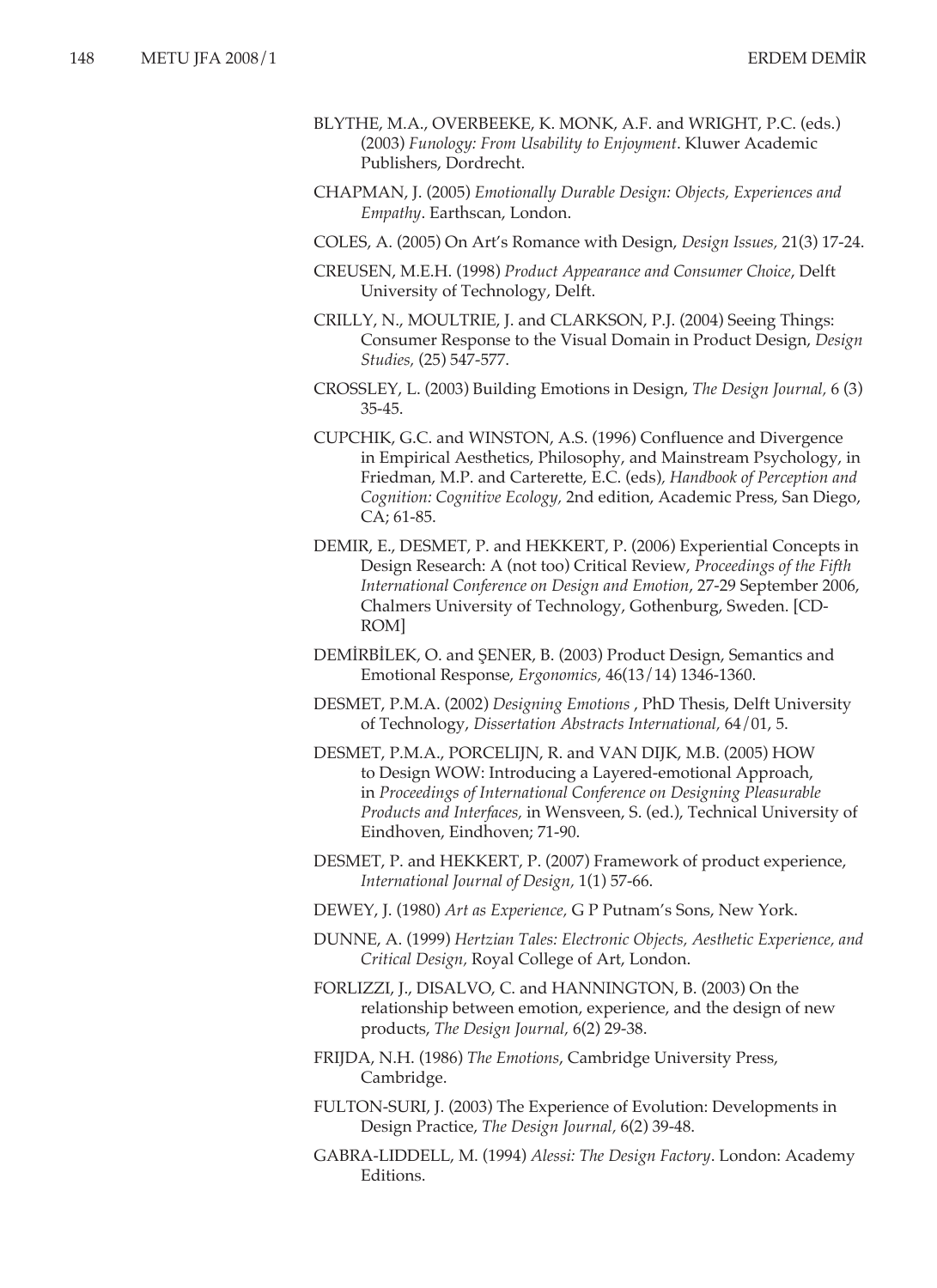- GAVER, B., DUNNE, A. and PACENTI, E. (1999) Cultural Probes, *Interactions,* 6(1) 21-29.
- GRIMALDI, S. (2006) The Ta-Da Series: Presentation of a Technique and Its Use in Generating a Series of Surprising Designs, *Proceedings of the Fifth International Conference on Design and Emotion*, 27-29 September 2006, Chalmers University of Technology, Gothenburg, Sweden. [CD-ROM]
- HASSENZAHL, M. (2003) The Thing and I: Understanding the Relationship between User and Product, in Blythe, M.A.K., Overbeeke, A.F., Monk and Wright, P. C. (eds), *Funology: From Usability to Enjoyment*, Kluwer Academic Publishers, Dordrecht; 31- 42.
- HASSENZAHL, M. (2004) Emotions Can be Quite Ephemeral. We Cannot Design Them, *Interactions,* 11(5) 46-48.
- HAZLETT, R. L. and BENEDEK, J. (2005) Measuring Emotional Reaction to Passive First Impression of Software, *Proceedings of 2005 International Conference on Designing Pleasurable Products and Interfaces*, in Wensveen, S. (ed.), Technical University of Eindhoven, Eindhoven; 57-60.
- HELANDER, M.G. and THAM, M.P. (2003) Hedonomics; Affective Human Factors Design, *Ergonomics,* (46) 1269-1271.
- HUMMELS, C. (2005) 'Descendants' of a Design Quest for Diversity, *Proceedings of the Conference Designing Pleasurable Products and Interfaces*, in Wensveen, S. (ed.), Technical University of Eindhoven, Eindhoven; 13-26.
- IDEO METHOD CARDS. Available from: http://www.ideo.com/case\_ studies/MethodDeck/MethodDeck/index.html.
- JORDAN, P.W. (1999) Pleasure with Products: Human Factors for Body, Mind and Soul, in Green, W.S. and Jordan, P.W. (eds.), *Human Factors in Product Design: Current Practice and Future Trends*. Taylor and Francis, London; 206-217.
- KHALID, H.M. (2006) Embracing Diversity in User Needs for Affective Design*, Applied Ergonomics*, (37) 409-418.
- KHALID, H.M. and HELANDER, M.G. (2004) A Framework for Affective Customer Needs in Product Design, *Theoretical Issues Ergonomics Science,* 5 (1) 27-42.
- KURTGÖZÜ, A.E. (2003) From Function to Emotion: A Critical Essay on the History of Design Arguments, *The Design Journal,* 6(2) 49-59.
- LANGFORD, J. and MCDONAGH-PHILIP, D. (2003) *Focus Groups: Supporting Effective Product Development,* Taylor and Francis, London.
- LASKY, J. (2005) I.D. Forty: No. 1 MoMa Design Department. *I.D.,* 52(1) 55.
- LUDDEN, G.D.S., SCHIFFERSTEIN, H.N.J. and HEKKERT, P. (2008) Surprise as a Design Strategy, *Design Issues*, (in press).
- MATTELMÄKI, T. (2005) Applying Probes-from Inspirational Notes to Collaborative Insights, *CoDesign,* 1(2) 83-102.
- MCCARTHY, J. and WRIGHT, P. (2004) Technology as Experience, *Interactions,* 11(5) 42-43.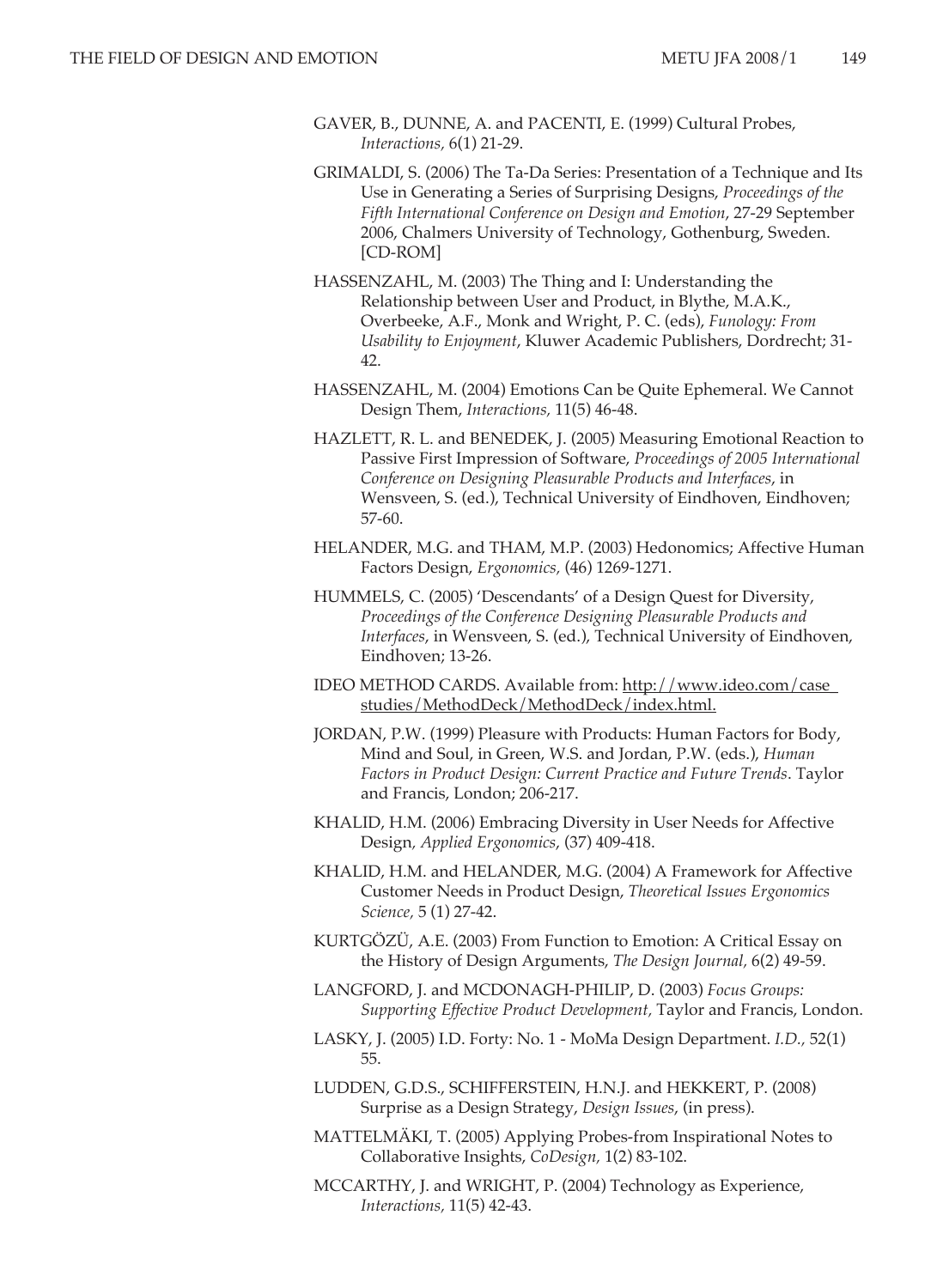- MCDONAGH-PHILP, D. and LEBBON, C. (2000) The Emotional Domain in Product Design, *The Design Journal,* 3(1) 31-43.
- MCDONAGH, D., BRUESEBERG, A. and HASLAM, C. (2002) Visual product evaluation: Exploring User's Emotional Relationships with Products, *Applied Ergonomics,* (33) 231-240.
- MCDONAGH, D., HEKKERT, P., VAN ERP, J. and GYI, D. (eds.) (2004) *Design and Emotion: The Experience of Everyday Things*, Taylor and Francis, London.
- MERIAM WEBSTER ONLINE DICTIONARY. Available from: http:// www.m-w.com/dictionary/relationship
- MONÖ, R. (1997) *Design for Product Understanding: the Aesthetics of Design from a Semiotic Approach*, Liber, Stockholm.
- MUGGE, R., SCHOORMANS, J.P.L. and SCHIFFERSTEIN, H.N.J. (2008) Product Attachment: Design Strategies to Stimulate the Emotional Bonding to Products, in Schifferstein, H.N.J. and Hekkert, P. (eds.) *Product Experience*. Elsevier Science Publishers, London; 425-439.
- NAGAMACHI, M. (1997) Kansei Engineering and Comfort, *International Journal of Industrial Ergonomics*, 19(2) 79-80*.*
- NAGAMACHI, M. (2002) Kansei Engineering as a Powerful Consumeroriented Technology for Product Development, *Applied Ergonomics,*  (33) 289-294.
- NORMAN, D. (2004) *Emotional Design: Why We Love (or Hate) Everyday Things*, Basic Books, New York.
- NOYES, H. J. and LITTLEDALE, R. (2002) Beyond Usability, Computer Playfulness, in Green, W.S. and Jordan, P.W. (eds) *Pleasure with Products: Beyond Usability*. Taylor and Francis, London; 49-60.
- OLIVER, R.L. (1993) Cognitive, Affective, and Attribute Bases of the Satisfaction Response, *Journal of Consumer Research* (20) 418-430.
- OREL, T. (1995) Designing Self Diagnostic, Self Cure, Self Enhancing, and Self Fashioning Devices, in Buchanan R. and V. Margolin (eds.), *Discovering Design: Explorations in Design Studies*, University of Chicago Press, Chicago; 77-104.
- ORTONY, A., CLORE, G.L. and COLLINS, A. (1988) *The Cognitive Structure of Emotions*, Cambridge University Press, Cambridge.
- OU, L. and LUO, M.R. (2002) Colour Preference and Colour Emotion, in McDonagh, D., Hekkert, P., Van Erp, J. and D. Gyi, D. (eds.), *Design and Emotion: The Experience of Everyday Things*, Taylor and Francis, London. 185-189.
- OVERBEEKE, C. and HEKKERT, P.P.M. (1999) *Proceedings of the First International Conference on Design & Emotion,* 3-5 November 1999, in Overbeeke, C.J. and Hekkert, P. (eds), Department of Industrial Design, Faculty of Industrial Design Engineering, Delft University of Technology, Delft, the Netherlands.
- PICARD, R.W. (1997) *Affective Computing*, MIT Press, Cambridge.
- RICHINS, M.L. (1997) Measuring Emotions in the Consumption Experience, *Journal of Consumer Research,* (24) 127-146.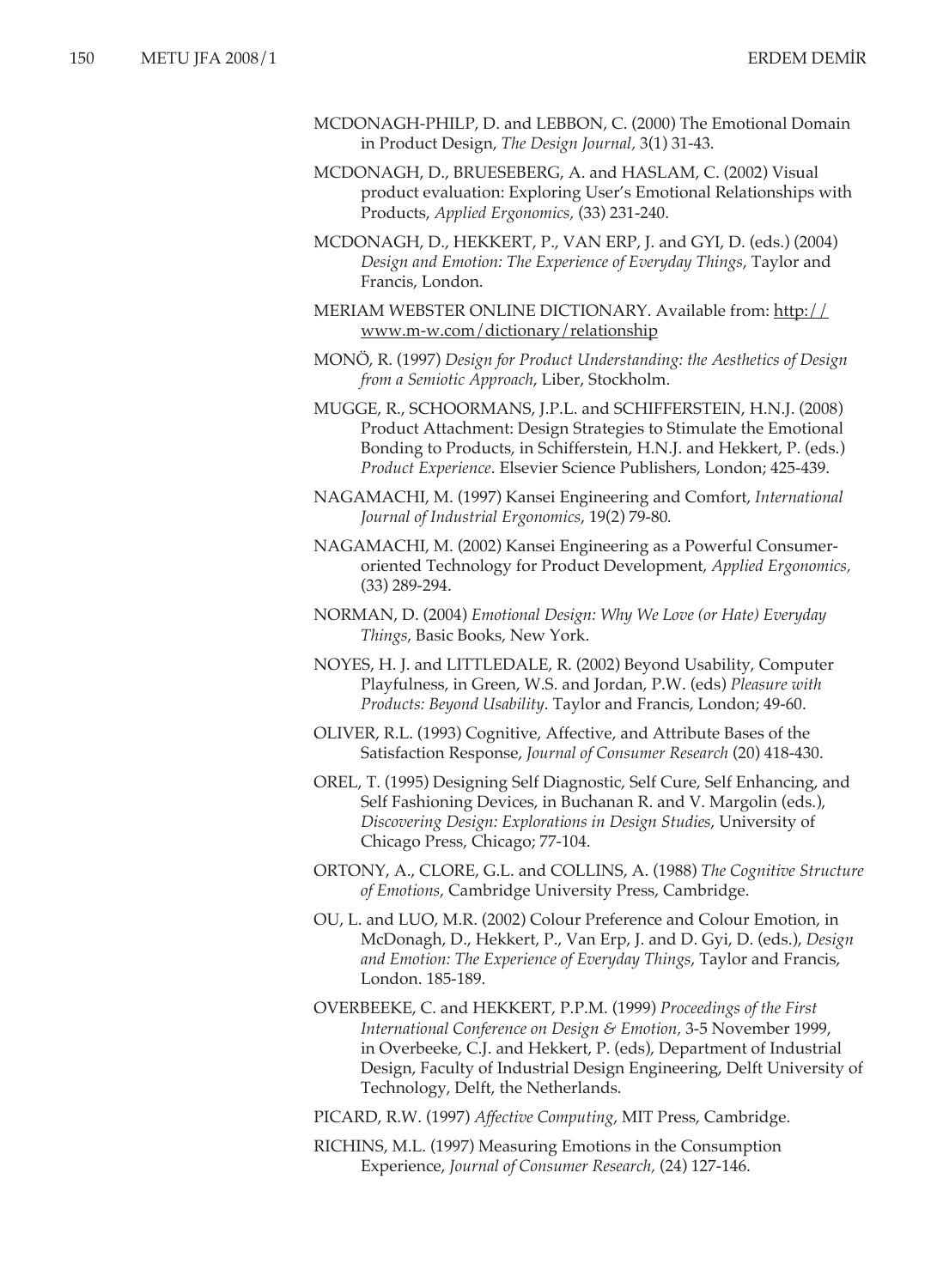- RUSSELL, A.J. (2003) Core Affect and the Psychological Construction of Emotion, *Psychological Review,* 110(1) 145-172.
- SANDERS, E.B.N. (2000) Generative Tools for Codesigning, in Scrivener, S.A.R., Ball, L.J. and Woodcock, A. (eds.), *Collaborative Design*, Springer-Verlag, London; 3-12.
- SAVAŞ, Ö. (2004) A Perspective on Person-product Relationship: Attachment and Detachment, n McDonagh, D., Hekkert, P., Van Erp, J. and D. Gyi, D. (eds.), *Design and Emotion: The Experience of Everyday Things*, Taylor and Francis, London; 317-321.
- SCANLON, J. (2005, January). I.D. Forty: No. 2 Steve Jobs, *I.D.,* 52 (1)56.
- SCHERER, K.R. (2001) Appraisals Considered as a Process of Multilevel Sequential Checking, in K. Scherer, A. Schorr and T. Johnstone (eds.), *Appraisal Processes in Emotion: Theory, Methods, Research,* Oxford University Press, New York; 92-120.
- SCHMITT, B.H. (1999) *Experiential Marketing: How to Get Customers to Sense, Feel, Think, Act and Relate to Your Company and Brands*, Free Press, New York.
- SCHIFFERSTEIN, H.N.J. and SPENCE, C. (2008) Multisensory Product Experience, in Schifferstein, H.N.J. and Hekkert, P. (eds.) *Product Experience*, Elsevier Science Publishers, London; 133-161.
- SENGERS, P. (2003) The Engineering of Experience, in Blythe, M.A.K., Overbeeke, A.F., Monk and P. C., Wright (eds), *Funology: From Usability to Enjoyment.* Kluwer Academic Publishers, Dordrech; 19- 29.
- SEVA, R.R., BEEN-LIRN DUH, H. and HELANDER, M.G. (2007) The Marketing Implications of Affective Product Design, *Applied Ergonomics* (38) 723-731.
- SHNEIDERMAN, B. (2004) Designing for Fun: How can we Design User Interfaces to be More Fun? *Interactions,* 11(5) 48-50.
- SIU, K.W.M. (2003) Users' Creative Responses and Designers' Roles, *Design Issues,* 19(2) 64-73.
- SMITH, C.A. and KIRBY, L.D. (2001) Toward Delivering the Promise of Appraisal Theory, in Scherer, K.R., Schorr, A. and Johnson, T. (eds), *Appraisal Processes in Emotion*, Oxford University Press, Oxford; 121- 140.
- SONNEVELD, M.H. and SCHIFFERSTEIN, H.N.J. (2008) The Tactual Experience of Objects, in Schifferstein, H.N.J. and Hekkert, P. (eds) *Product Experience*, Elsevier Science Publishers, London; 41-67.
- SWEET, F. (1999) *Frog: Form Follows Emotion*, Thames and Hudson, London.
- TOMKINS, S.S. (1978). Script Theory: Differential Magnification of Affects, *Nebraska Symposium on Motivation,* (26) 201-236.
- VAN EGMOND, R. (2008) The Experience of Product Sounds, in Schifferstein, H.N.J. and Hekkert, P. (eds.) *Product Experience*, Elsevier Science Publishers, London; 69-89.
- VISSER, F.S., STAPPERS, P.J., VAN DER LUGT, R. and SANDERS, B.N. (2005) Context Mapping: Experiences from Practice, *CoDesign,* 1(2) 119-149.